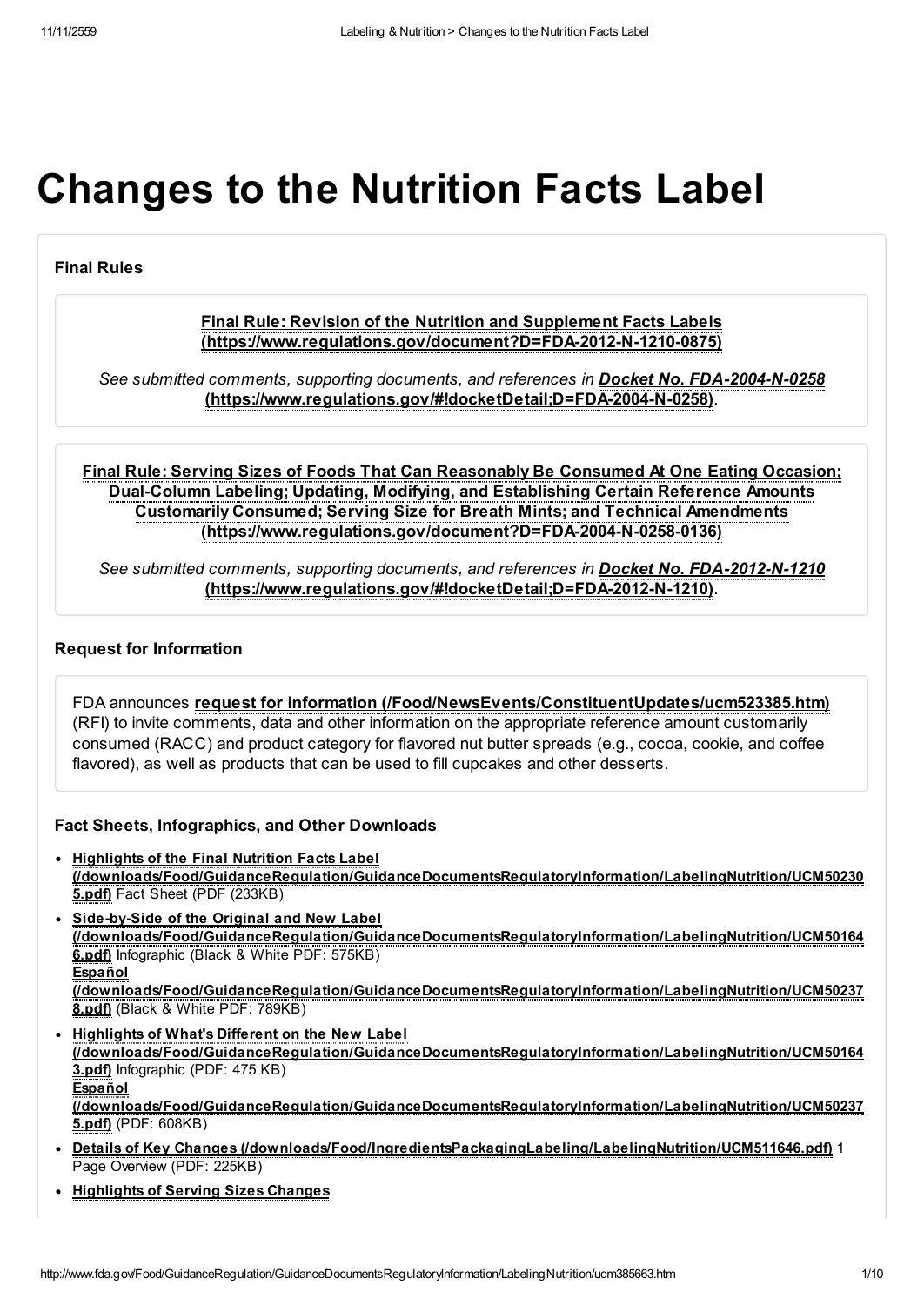[\(/downloads/Food/GuidanceRegulation/GuidanceDocumentsRegulatoryInformation/LabelingNutrition/UCM50166](http://www.fda.gov/downloads/Food/GuidanceRegulation/GuidanceDocumentsRegulatoryInformation/LabelingNutrition/UCM501663.pdf) 3.pdf) Infographic (PDF: 431KB) **Español** [\(/downloads/Food/GuidanceRegulation/GuidanceDocumentsRegulatoryInformation/LabelingNutrition/UCM50354](http://www.fda.gov/downloads/Food/GuidanceRegulation/GuidanceDocumentsRegulatoryInformation/LabelingNutrition/UCM503542.pdf)

- 2.pdf) (PDF: 410KB)
- Examples of Labels in the New Format [\(/downloads/Food/GuidanceRegulation/GuidanceDocumentsRegulatoryInformation/LabelingNutrition/UCM51196](http://www.fda.gov/downloads/Food/GuidanceRegulation/GuidanceDocumentsRegulatoryInformation/LabelingNutrition/UCM511964.pdf) 4.pdf) (PDF: 1.7MB)

#### For Industry

Industry Members visit our For Industry [\(/Food/GuidanceRegulation/GuidanceDocumentsRegulatoryInformation/LabelingNutrition/ucm513734.htm\)](http://www.fda.gov/Food/GuidanceRegulation/GuidanceDocumentsRegulatoryInformation/LabelingNutrition/ucm513734.htm) page for additional resources!

#### Meetings & Workshops

- Nutrition Facts Label Webinar [\(/Food/NewsEvents/WorkshopsMeetingsConferences/ucm507157.htm\)](http://www.fda.gov/Food/NewsEvents/WorkshopsMeetingsConferences/ucm507157.htm) June 27, 2016
- The Nutrition Facts Label Presentation [\(/downloads/Food/GuidanceRegulation/GuidanceDocumentsRegulatoryInformation/LabelingNutrition/UCM50201](http://www.fda.gov/downloads/Food/GuidanceRegulation/GuidanceDocumentsRegulatoryInformation/LabelingNutrition/UCM502019.pdf) 9.pdf) (PDF: 580KB)

#### News & Press Releases

- Constituent Update [\(/Food/NewsEvents/ConstituentUpdates/ucm502201.htm\)](http://www.fda.gov/Food/NewsEvents/ConstituentUpdates/ucm502201.htm)
- Press Release [\(/NewsEvents/Newsroom/PressAnnouncements/ucm502182.htm\)](http://www.fda.gov/NewsEvents/Newsroom/PressAnnouncements/ucm502182.htm)

#### En Español [\(/Food/GuidanceRegulation/GuidanceDocumentsRegulatoryInformation/LabelingNutrition/ucm503392.htm\)](http://www.fda.gov/Food/GuidanceRegulation/GuidanceDocumentsRegulatoryInformation/LabelingNutrition/ucm503392.htm)

On May 20, 2016, the FDA announced the new Nutrition Facts label for packaged foods to reflect new scientific information, including the link between diet and chronic diseases such as obesity and heart disease. The new label will make it easier for consumers to make better informed food choices. FDA published the final rules in the Federal Register on May 27, 2016.

- [Highlights](#page-1-0) of the Final Nutrition Facts Label
- [Compliance](#page-2-0) Dates
- [Original](#page-2-1) Vs New Label
- [Questions](#page-5-0) & Answers
- Label Format [Examples](#page-7-0)
- For Industry

[\(/Food/GuidanceRegulation/GuidanceDocumentsRegulatoryInformation/LabelingNutrition/ucm513734.ht](http://www.fda.gov/Food/GuidanceRegulation/GuidanceDocumentsRegulatoryInformation/LabelingNutrition/ucm513734.htm) m)

#### <span id="page-1-0"></span>Highlights of the Final Nutrition Facts Label

#### 1. Features a Refreshed Design

The "iconic" look of the label remains, but we are making important updates to ensure consumers have access to the information they need to make informed decisions about the foods they eat. These changes include increasing the type size for "Calories," "servings per container," and the "Serving size" declaration, and bolding the number of calories and the "Serving size" declaration to highlight this information.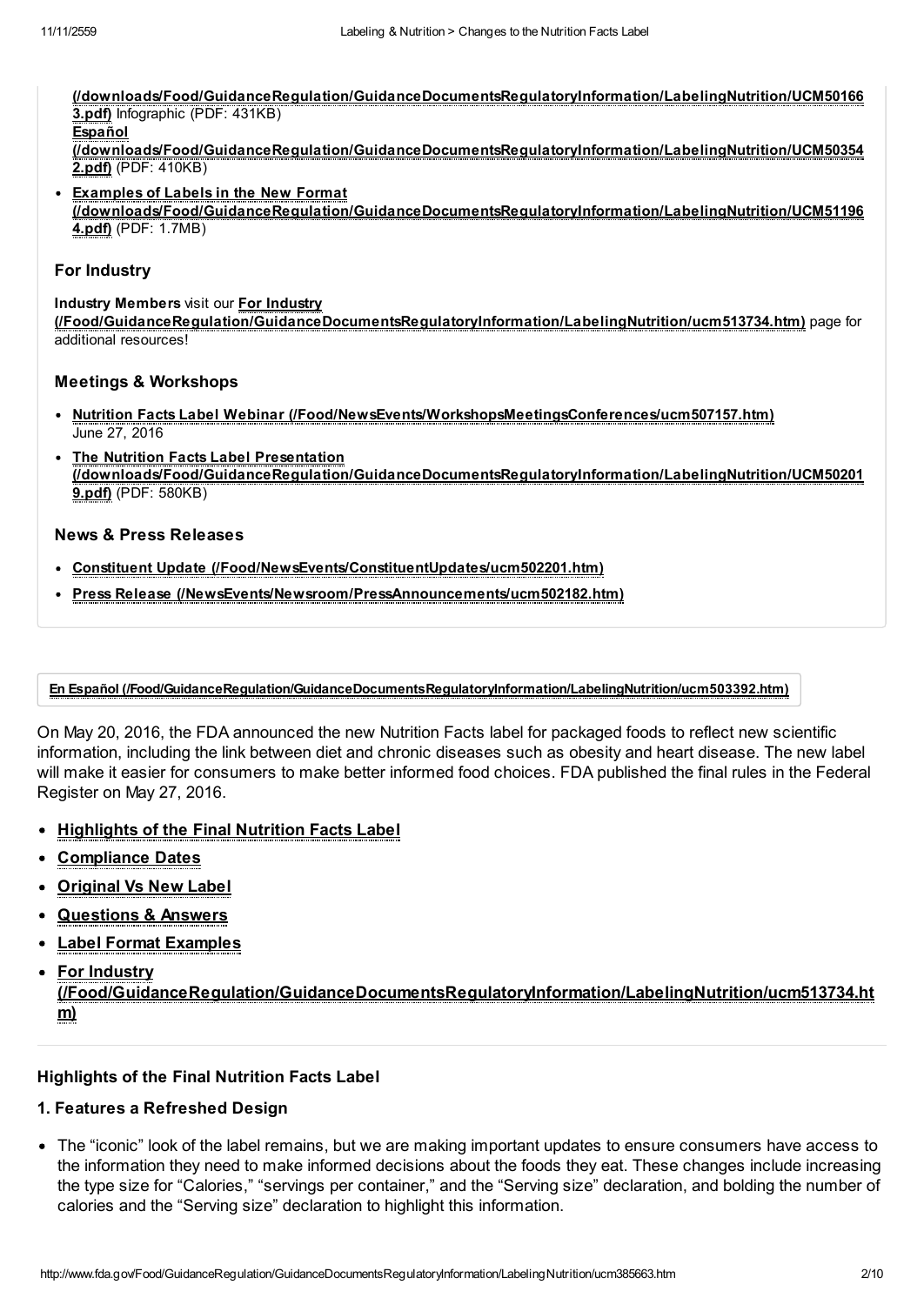- Manufacturers must declare the actual amount, in addition to percent Daily Value of vitamin D, calcium, iron and potassium. They can voluntarily declare the gram amount for other vitamins and minerals.
- The footnote is changing to better explain what percent Daily Value means. It will read: "\*The % Daily Value tells you how much a nutrient in a serving of food contributes to a daily diet. 2,000 calories a day is used for general nutrition advice."

# 2. Reflects Updated Information about Nutrition Science

- "Added sugars," in grams and as percent Daily Value, will be included on the label. Scientific data shows that it is difficult to meet nutrient needs while staying within calorie limits if you consume more than 10 percent of your total daily calories from added sugar, and this is consistent with the 2015-2020 Dietary Guidelines for Americans.
- The list of nutrients that are required or permitted to be declared is being updated. Vitamin D and potassium will be required on the label. Calcium and iron will continue to be required. Vitamins A and C will no longer be required but can be included on a voluntary basis.
- While continuing to require "Total Fat," "Saturated Fat," and "Trans Fat" on the label, "Calories from Fat" is being removed because research shows the type of fat is more important than the amount.
- Daily values for nutrients like sodium, dietary fiber and vitamin D are being updated based on newer scientific evidence from the Institute of Medicine and other reports such as the 2015 Dietary Guidelines Advisory Committee Report, which was used in developing the 2015-2020 Dietary Guidelines for Americans. Daily values are reference amounts of nutrients to consume or not to exceed and are used to calculate the percent Daily Value (% DV) that manufacturers include on the label. The %DV helps consumers understand the nutrition information in the context of a total daily diet.

# 3. Updates Serving Sizes and Labeling Requirements for Certain Package Sizes

- By law, serving sizes must be based on amounts of foods and beverages that people are actually eating, not what they should be eating. How much people eat and drink has changed since the previous serving size requirements were published in 1993. For example, the reference amount used to set a serving of ice cream was previously  $\frac{1}{2}$ cup but is changing to â…" cup. The reference amount used to set a serving of soda is changing from 8 ounces to 12 ounces.
- Package size affects what people eat. So for packages that are between one and two servings, such as a 20 ounce soda or a 15-ounce can of soup, the calories and other nutrients will be required to be labeled as one serving because people typically consume it in one sitting.
- For certain products that are larger than a single serving but that could be consumed in one sitting or multiple sittings, manufacturers will have to provide "dual column" labels to indicate the amount of calories and nutrients on both a "per serving" and "per package"/"per unit" basis. Examples would be a 24-ounce bottle of soda or a pint of ice cream. With dual-column labels available, people will be able to easily understand how many calories and nutrients they are getting if they eat or drink the entire package/unit at one time.

# See Highlights of Serving Sizes Changes Infographic

[\(/downloads/Food/GuidanceRegulation/GuidanceDocumentsRegulatoryInformation/LabelingNutrition/UCM5](http://www.fda.gov/downloads/Food/GuidanceRegulation/GuidanceDocumentsRegulatoryInformation/LabelingNutrition/UCM501663.pdf) 01663.pdf) (also available in Español [\(/downloads/Food/GuidanceRegulation/GuidanceDocumentsRegulatoryInformation/LabelingNutrition/UCM5](http://www.fda.gov/downloads/Food/GuidanceRegulation/GuidanceDocumentsRegulatoryInformation/LabelingNutrition/UCM503542.pdf) 03542.pdf)).

# <span id="page-2-0"></span>Compliance Date

Manufacturers will need to use the new label by July 26, 2018. However, manufacturers with less than \$10 million in annual food sales will have an additional year to comply.

# back to top

# <span id="page-2-1"></span>Original vs. New Format - Infographics to Help Understand the Changes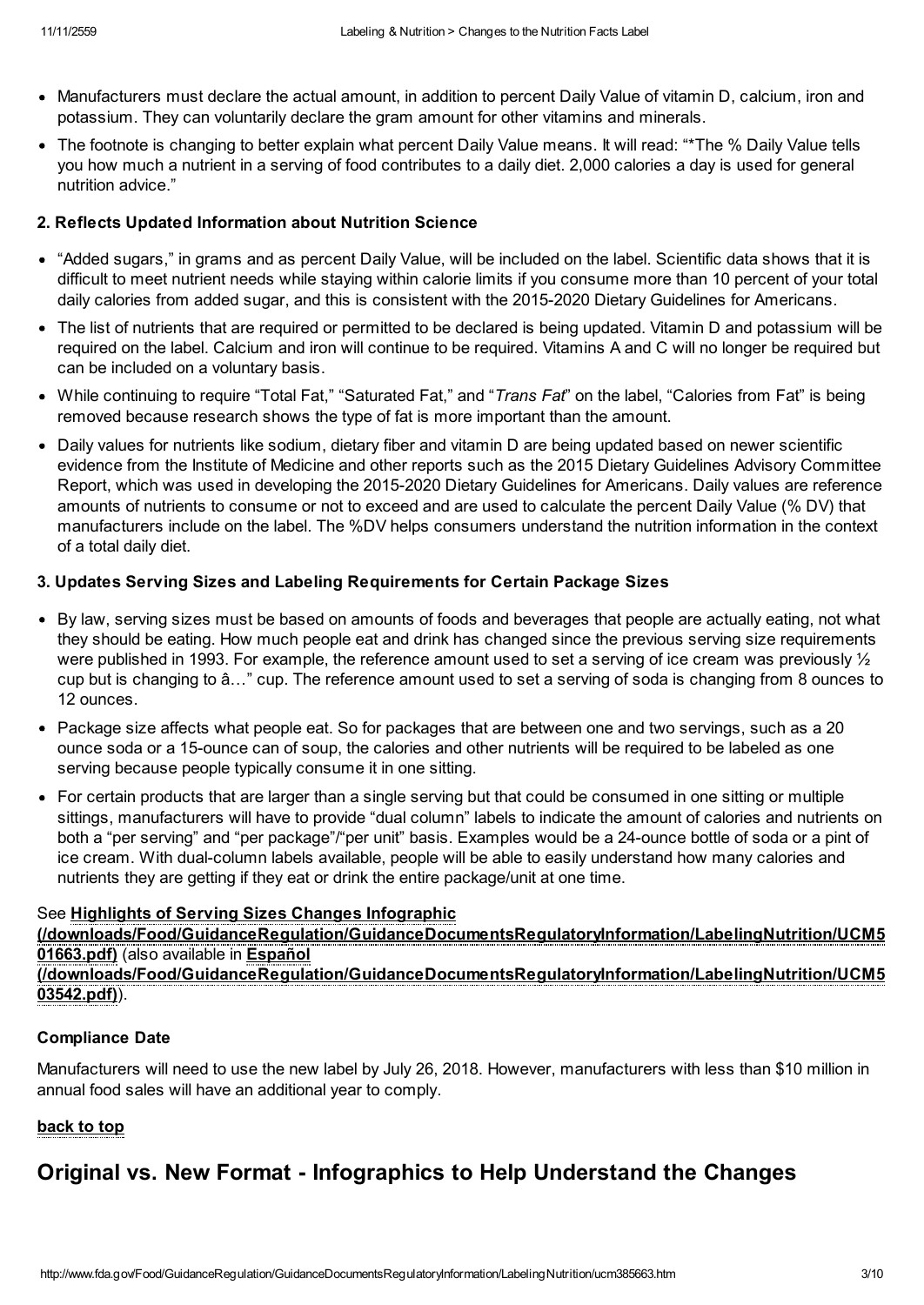| <b>Nutrition Facts</b><br>Serving Size 2/3 cup (55g)<br>Servings Per Container About 8<br><b>Amount Per Serving</b> |                                     |                                             |                                    | Nutrition Facts<br>8 servings per container<br>Serving size<br>$2/3$ cup (55g)                                                                                            |                |
|---------------------------------------------------------------------------------------------------------------------|-------------------------------------|---------------------------------------------|------------------------------------|---------------------------------------------------------------------------------------------------------------------------------------------------------------------------|----------------|
| <b>Calories 230</b>                                                                                                 |                                     | Calories from Fat 72                        |                                    | <b>Amount per serving</b>                                                                                                                                                 |                |
|                                                                                                                     |                                     |                                             | % Daily Value*                     | <b>Calories</b>                                                                                                                                                           | 230            |
| <b>Total Fat 8g</b>                                                                                                 |                                     |                                             | 12%                                |                                                                                                                                                                           |                |
| Saturated Fat 1g                                                                                                    |                                     |                                             | 5%                                 |                                                                                                                                                                           | % Daily Value* |
| Trans Fat 0g                                                                                                        |                                     |                                             |                                    | <b>Total Fat 8g</b>                                                                                                                                                       | 10%            |
| <b>Cholesterol Omg</b>                                                                                              |                                     |                                             | 0%                                 | Saturated Fat 1g                                                                                                                                                          | 5%             |
| Sodium 160mg                                                                                                        |                                     |                                             | 7%                                 | Trans Fat 0g                                                                                                                                                              |                |
| Total Carbohydrate 37g                                                                                              |                                     |                                             | 12%                                | <b>Cholesterol Omg</b>                                                                                                                                                    | <b>0%</b>      |
| Dietary Fiber 4g                                                                                                    |                                     |                                             | 16%                                | Sodium 160mg                                                                                                                                                              | 7%             |
| Sugars 1g                                                                                                           |                                     |                                             |                                    | Total Carbohydrate 37g                                                                                                                                                    | 13%            |
| <b>Protein 3g</b>                                                                                                   |                                     |                                             |                                    | Dietary Fiber 4g                                                                                                                                                          | 14%            |
| Vitamin A                                                                                                           |                                     |                                             | 10%                                | <b>Total Sugars 12g</b>                                                                                                                                                   |                |
| Vitamin C                                                                                                           |                                     |                                             | 8%                                 | Includes 10g Added Sugars                                                                                                                                                 | 20%            |
| Calcium                                                                                                             |                                     |                                             | 20%                                | Protein 3g                                                                                                                                                                |                |
| Iron                                                                                                                |                                     |                                             | 45%                                |                                                                                                                                                                           |                |
| * Percent Daily Values are based on a 2,000 calorie diet.                                                           |                                     |                                             |                                    | Vitamin D 2mcg                                                                                                                                                            | 10%            |
| Your daily value may be higher or lower depending on<br>vour calorie needs.                                         |                                     |                                             |                                    | Calcium 260mg                                                                                                                                                             | 20%            |
|                                                                                                                     | Calories:                           | 2.000                                       | 2.500                              | Iron 8mg                                                                                                                                                                  | 45%            |
| <b>Total Fat</b><br>Sat Fat<br>Cholesterol                                                                          | Less than<br>Less than<br>Less than | 65a<br>20 <sub>g</sub><br>300 <sub>ma</sub> | 80a<br>25g<br>300 <sub>ma</sub>    | Potassium 235mg                                                                                                                                                           | 6%             |
| Sodium<br><b>Total Carbohydrate</b><br>Dietary Fiber                                                                | Less than                           | 2,400mg<br>300a<br>25g                      | 2,400mg<br>375a<br>30 <sub>g</sub> | * The % Daily Value (DV) tells you how much a nutrient in<br>a serving of food contributes to a daily diet. 2,000 calories<br>a day is used for general nutrition advice. |                |

Original versus New Label - Side-by-Side Comparison (PDF: 575KB)

[\(/downloads/Food/GuidanceRegulation/GuidanceDocumentsRegulatoryInformation/LabelingNutrition/UCM5](http://www.fda.gov/downloads/Food/GuidanceRegulation/GuidanceDocumentsRegulatoryInformation/LabelingNutrition/UCM501646.pdf) 01646.pdf) - Español (PDF: 789KB) [\(/downloads/Food/GuidanceRegulation/GuidanceDocumentsRegulatoryInformation/LabelingNutrition/UCM5](http://www.fda.gov/downloads/Food/GuidanceRegulation/GuidanceDocumentsRegulatoryInformation/LabelingNutrition/UCM502378.pdf)

02378.pdf)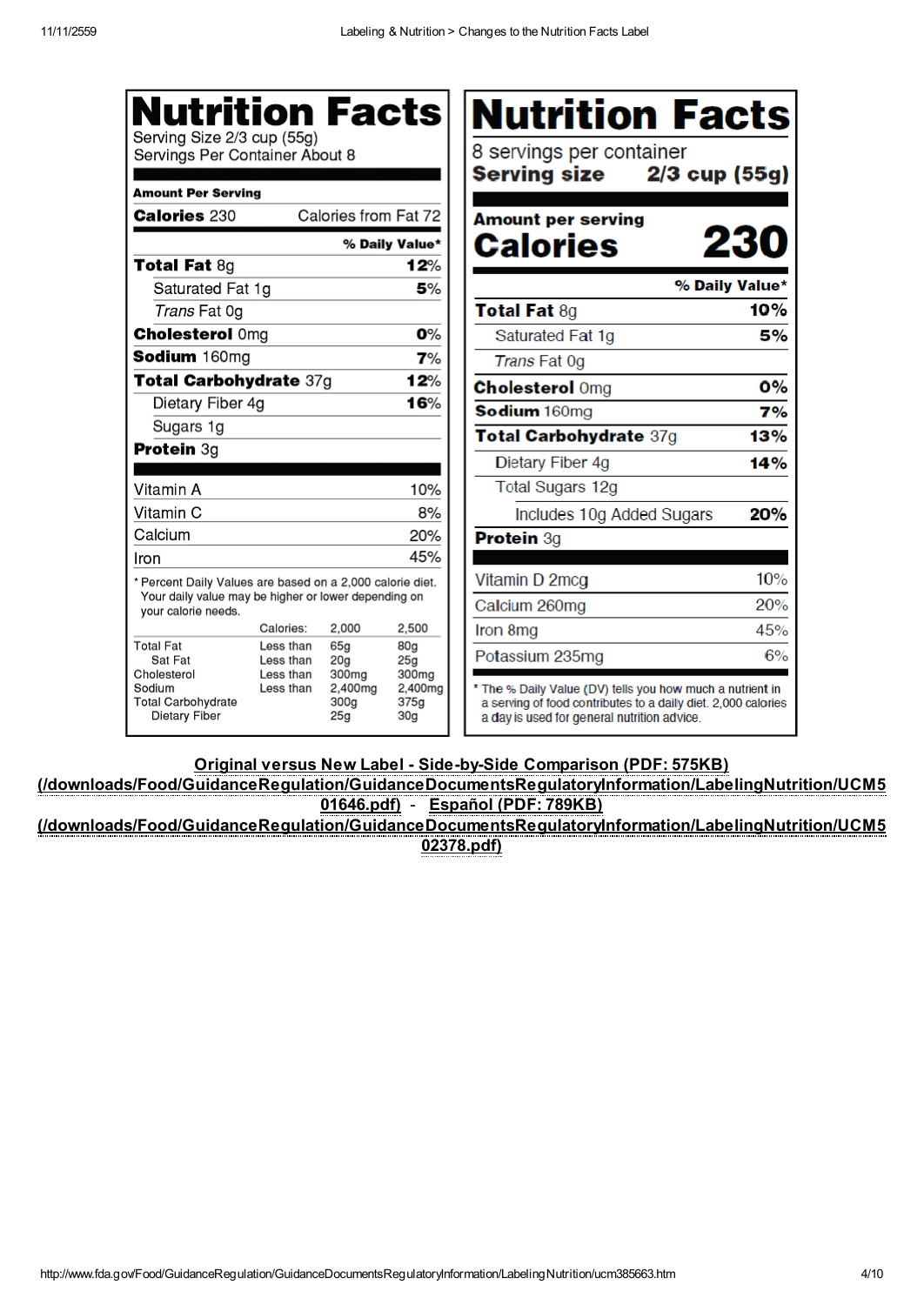|                                            | <b>NEW LABEL / WHAT'S DIFFERENT</b>                                                                                                                                                          |                             |                                                                    |
|--------------------------------------------|----------------------------------------------------------------------------------------------------------------------------------------------------------------------------------------------|-----------------------------|--------------------------------------------------------------------|
| <b>Servings:</b><br>larger,<br>bolder type | <b>Nutrition Facts</b><br>8 servings per container<br>$2/3$ cup (55g)<br><b>Serving size</b><br><b>Amount per serving</b><br><b>Calories</b>                                                 | 230                         | <b>Serving sizes</b><br>updated<br><b>Calories:</b><br>larger type |
|                                            | <b>Total Fat 8g</b><br>Saturated Fat 1g                                                                                                                                                      | % Daily Value*<br>10%<br>5% |                                                                    |
|                                            | Trans Fat 0g<br><b>Cholesterol Omg</b><br>Sodium 160mg<br><b>Total Carbohydrate 37g</b>                                                                                                      | 0%<br>7%<br>13%             | <b>Updated</b><br>daily                                            |
| New:<br>added sugars                       | Dietary Fiber 4g<br><b>Total Sugars 12g</b><br>Includes 10g Added Sugars<br>Protein 3a                                                                                                       | 14%<br>20%                  | values                                                             |
| <b>Change</b><br>in nutrients              | Vitamin D 2mcg<br>Calcium 260mg<br>Iron 8mg                                                                                                                                                  | 10%<br>20%<br>45%           | <b>Actual</b><br>amounts                                           |
| required                                   | Potassium 235mg<br>* The % Daily Value (DV) tells you how much a nutrient in<br>a serving of food contributes to a daily diet. 2,000 calories<br>a day is used for general nutrition advice. | 6%                          | declared<br><b>New</b><br>footnote                                 |

Highlights of What's Different on the New Label (PDF: 475 KB)

[\(/downloads/Food/GuidanceRegulation/GuidanceDocumentsRegulatoryInformation/LabelingNutrition/UCM5](http://www.fda.gov/downloads/Food/GuidanceRegulation/GuidanceDocumentsRegulatoryInformation/LabelingNutrition/UCM501643.pdf) 01643.pdf) - Español [\(/downloads/Food/GuidanceRegulation/GuidanceDocumentsRegulatoryInformation/LabelingNutrition/UCM5](http://www.fda.gov/downloads/Food/GuidanceRegulation/GuidanceDocumentsRegulatoryInformation/LabelingNutrition/UCM502375.pdf) 02375.pdf) (PDF: 608KB)

For more on the differences, see Details of Key Changes - 1 Page Overview [\(/downloads/Food/IngredientsPackagingLabeling/LabelingNutrition/UCM511646.pdf\)](http://www.fda.gov/downloads/Food/IngredientsPackagingLabeling/LabelingNutrition/UCM511646.pdf) (PDF: 225KB).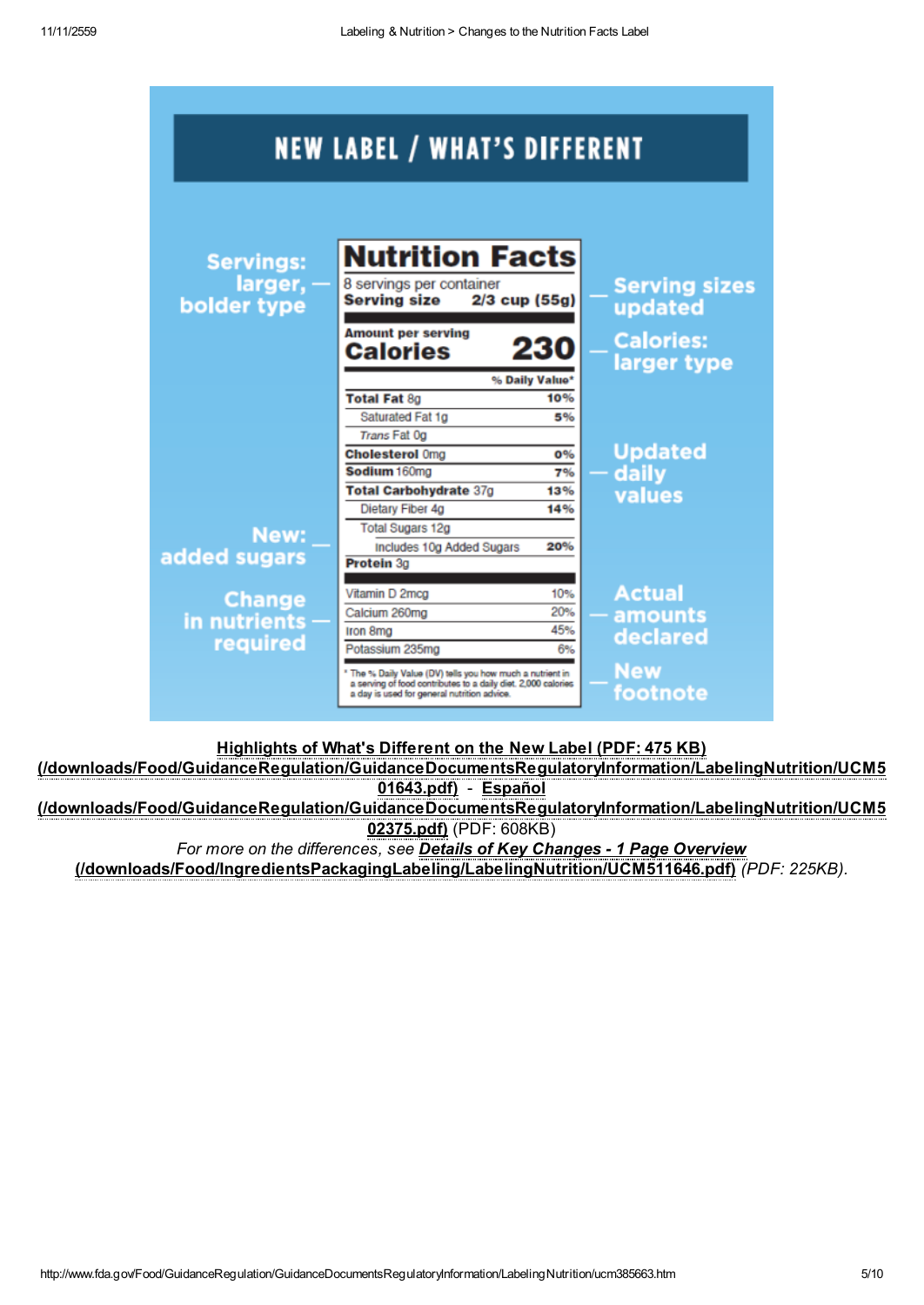# **FOOD SERVING SIZES GET A REALITY CHECK**

#### **Serving Size Changes**

What's considered a single serving has changed in the<br>decades since the original nutrition label was created.<br>So now serving sizes will be more realistic to reflect how



#### **Packaging Affects Servings**

Package size affects how much people eat and drink.<br>So now, for example, both 12 and 20 ounce bottles will<br>equal 1 serving, since people typically drink both sizes



What's considered a single serving has changed in the decades since the original nutrition label was created. So now serving sizes will be more realistic to reflect how much people typically eat at one time.

# Food Serving Sizes Get a Reality Check Infographic (PDF: 431KB)

[\(/downloads/Food/GuidanceRegulation/GuidanceDocumentsRegulatoryInformation/LabelingNutrition/UCM5](http://www.fda.gov/downloads/Food/GuidanceRegulation/GuidanceDocumentsRegulatoryInformation/LabelingNutrition/UCM501663.pdf) 01663.pdf) - Español (PDF: 410KB)

[\(/downloads/Food/GuidanceRegulation/GuidanceDocumentsRegulatoryInformation/LabelingNutrition/UCM5](http://www.fda.gov/downloads/Food/GuidanceRegulation/GuidanceDocumentsRegulatoryInformation/LabelingNutrition/UCM503542.pdf) 03542.pdf)

back to top

# <span id="page-5-0"></span>Questions & Answers

# 1. Why are you changing the Nutrition Facts label?

The current label is more than 20 years old. In order to make sure consumers have access to more recent and accurate nutrition information about the foods they are eating, it's time to make changes to the Nutrition Facts label. The changes announced today are based on updated scientific information, new nutrition and public health research, more recent dietary recommendations from expert groups, and input from the public.

# 2. What major changes are you making?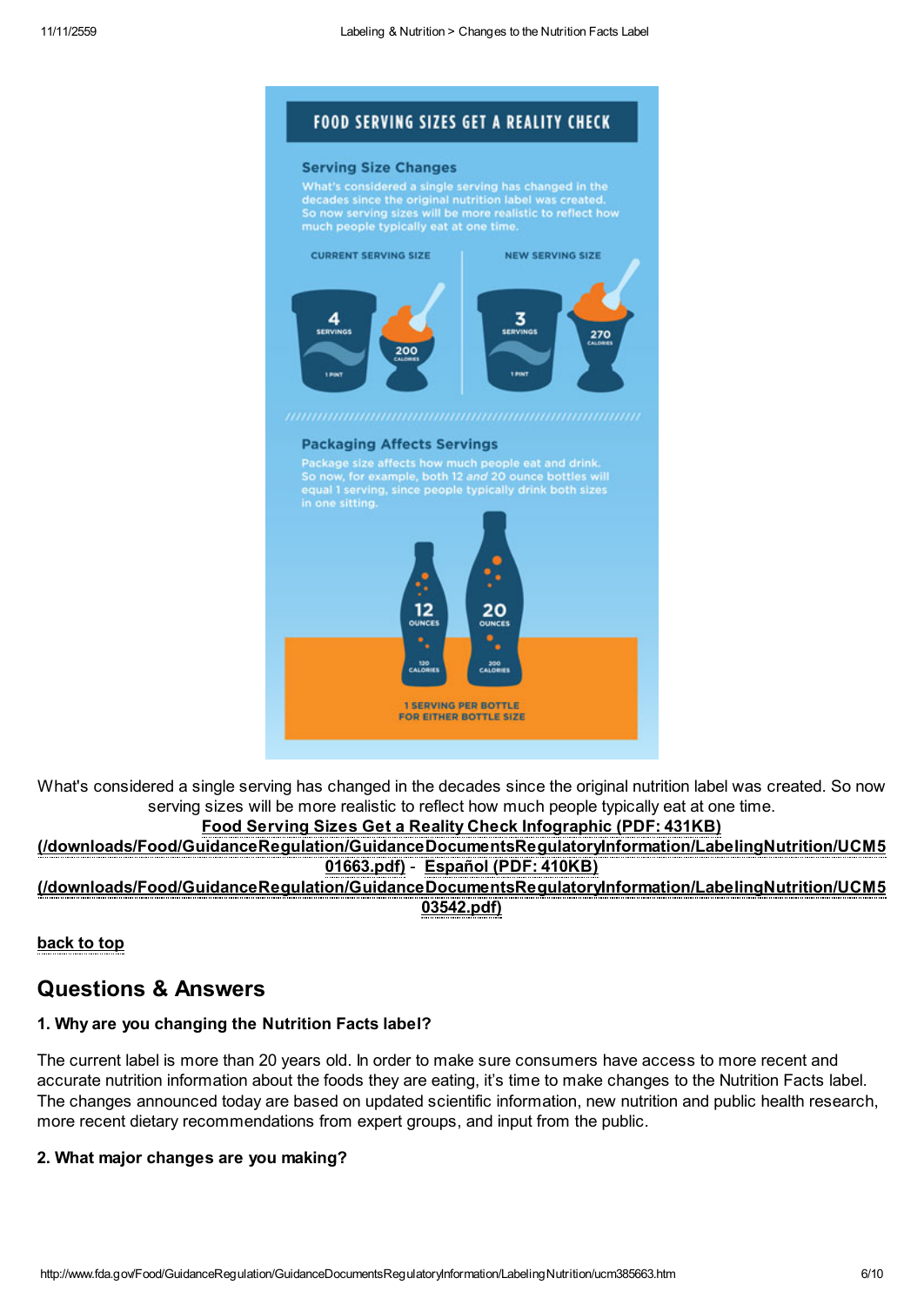The changes include modifying the list of required nutrients that must be declared on the label, updating serving size requirements, and providing a refreshed design. The new Nutrition Facts label will make it easier for consumers to make informed decisions about the food they eat.

# 3. Why must "added sugars" now be included?

The scientific evidence underlying the 2010 and the 2015-2020 Dietary Guidelines for Americans support reducing caloric intake from added sugars; and expert groups such as the American Heart Association, the American Academy of Pediatrics, the Institute of Medicine and the World Health Organization also recommend decreasing intake of added sugars.

In addition, it is difficult to meet nutrient needs while staying within calorie requirements if you consume more than 10 percent of your total daily calories from added sugars. On average, Americans get about 13 percent of their total calories from added sugars, with the major sources being sugar-sweetened beverages (including soft drinks, fruit drinks, coffee and tea, sport and energy drinks, and alcoholic beverages) and snacks and sweets (including grainbased desserts, dairy desserts, candies, sugars, jams, syrups, and sweet toppings).

The FDA recognizes that added sugars can be a part of a healthy dietary pattern. But if consumed in excess, it becomes more difficult to also eat foods with enough dietary fiber and essential vitamins and minerals and still stay within calorie limits. The updates to the label will help increase consumer awareness of the quantity of added sugars in foods. Consumers may or may not decide to reduce the consumption of certain foods with added sugars, based on their individual needs or preferences.

The final rule requires "Includes X g Added Sugars" to be included under "Total Sugars" to help consumers understand how much sugar has been added to the product.

# 4. How does the FDA define "added sugars"?

The definition of added sugars includes sugars that are either added during the processing of foods, or are packaged as such, and include sugars (free, mono- and disaccharides), sugars from syrups and honey, and sugars from concentrated fruit or vegetable juices that are in excess of what would be expected from the same volume of 100 percent fruit or vegetable juice of the same type. The definition excludes fruit or vegetable juice concentrated from 100 percent fruit juice that is sold to consumers (e.g. frozen 100 percent fruit juice concentrate) as well as some sugars found in fruit and vegetable juices, jellies, jams, preserves, and fruit spreads.

For industry and those interested in the more technical version of the definition, please consult page 33980 of the Nutrition Facts Label Final Rule [\(https://www.gpo.gov/fdsys/pkg/FR-2016-05-27/pdf/2016-11867.pdf\)](https://www.gpo.gov/fdsys/pkg/FR-2016-05-27/pdf/2016-11867.pdf).

# 5. Are you using the new label to tell people what to eat?

The Nutrition Facts label is designed to provide information that can help consumers make informed choices about the food they purchase and consume. It is up to consumers to decide what is appropriate for them and their families' needs and preferences.

# 6. Why is trans fat still on the label if the FDA is phasing it out?

Trans fat will be reduced but not eliminated from foods, so FDA will continue to require it on the label. In 2015, the FDA published a final determination that partially hydrogenated oils (PHOs), the source of artificial *trans* fat, are not generally recognized as safe, but this determination would not affect naturally occurring trans fat, which would still exist in the food supply. Trans fat is present naturally in food from some animals, mainly ruminants such as cows and goats. Also, industry can currently use some oils that are approved as food additives and can still petition FDA for certain uses of PHOs.

# 7. Why are vitamin D and potassium being added to the Nutrition Facts label?

Vitamin D and potassium are nutrients Americans don't always get enough of, according to nationwide food consumption surveys (http://www.cdc.gov/nchs/nhanes/ [\(http://www.cdc.gov/nchs/nhanes/\)](http://www.cdc.gov/nchs/nhanes/)), and when lacking, are associated with increased risk of chronic disease. Vitamin D is important for its role in bone health, and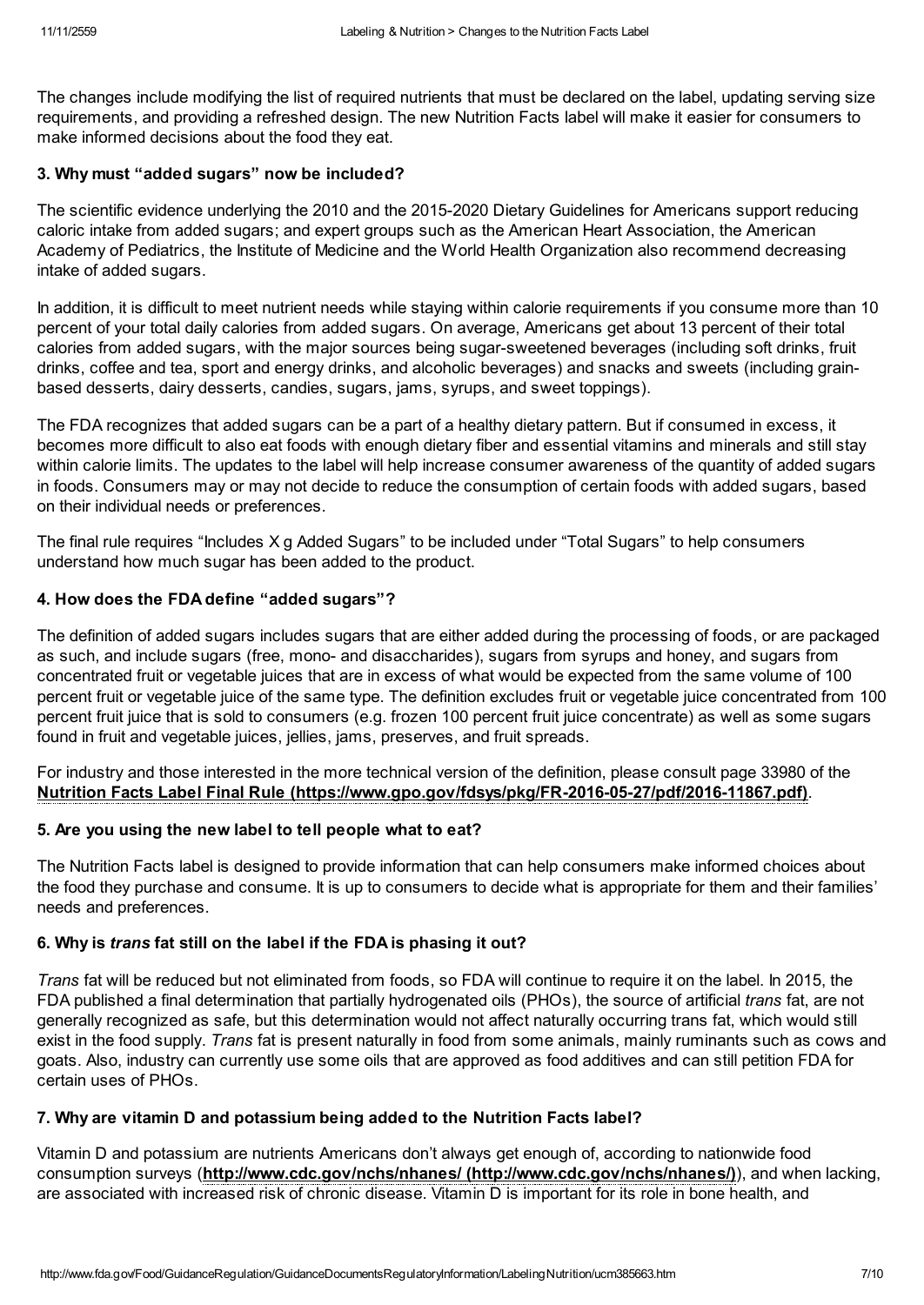potassium helps to lower blood pressure. Calcium and iron are already required and will continue to be on the label.

#### 8. Why are you no longer requiring vitamins A and C?

In the early 1990's, American diets lacked Vitamins A and C, but now Vitamins A and C deficiencies in the general population are rare. Manufacturers are still able to list these vitamins voluntarily.

#### 9. Will the new label look different?

You will still recognize the label, but we have made some improvements to the format to provide significant public health information. Changes include:

- Highlighting "Calories," "servings per container," and the "Serving size" declaration by increasing the type size and placing the number of calories and the "Serving size" declaration in bold type.
- Requiring manufacturers to declare the actual amount, in addition to percent Daily Value, of the mandatory vitamins and minerals.
- Adding "Includes X g Added Sugars" directly beneath the listing for "Total Sugars."
- Changing the footnote to better explain the percent Daily Value. It will now read: "\*The % Daily Value tells you how much a nutrient in a serving of food contributes to a daily diet. 2,000 calories a day is used for general nutrition advice."

# 10. I heard that some serving sizes will actually be bigger. That doesn't seem to make sense with the obesity epidemic.

Some serving sizes will increase and others will decrease because by law, the serving sizes must be based on the amounts of food and drink that people typically consume, not on how much they should consume. Recent food consumption data show that some serving sizes need to be revised. For example, the reference amount used to set a serving of ice cream was previously ½ cup and now is changing to â…" cup. The reference amount used to set a serving size of soda was previously 8 ounces and now is changing to 12 ounces. The reference amount for yogurt is decreasing from 8 ounces to 6 ounces. Nutrient information on the new label will be based on these updated serving sizes so it matches what people actually consume.

# 11. How much time will manufacturers have to make these changes?

Manufacturers will have until July 26, 2018 to comply with the final requirements, and manufacturers with less than \$10 million in annual food sales will have an additional year to make the changes.

# 12. Will the new requirements apply to imported food?

Yes, foods imported to the United States will need to meet the final requirements.

# back to top

# <span id="page-7-0"></span>Label Format Examples

# Download high-resolution examples of different labels in the new format

[\(/downloads/Food/GuidanceRegulation/GuidanceDocumentsRegulatoryInformation/LabelingNutrition/UCM5](http://www.fda.gov/downloads/Food/GuidanceRegulation/GuidanceDocumentsRegulatoryInformation/LabelingNutrition/UCM511964.pdf) 11964.pdf) (for reference only), includes the following label samples:

- Standard Vertical
- Standard Vertical (Side-by-Side Display)
- Standard Vertical (w/ Voluntary)
- Tabular Format
- Aggregate Display
- Dual Column Display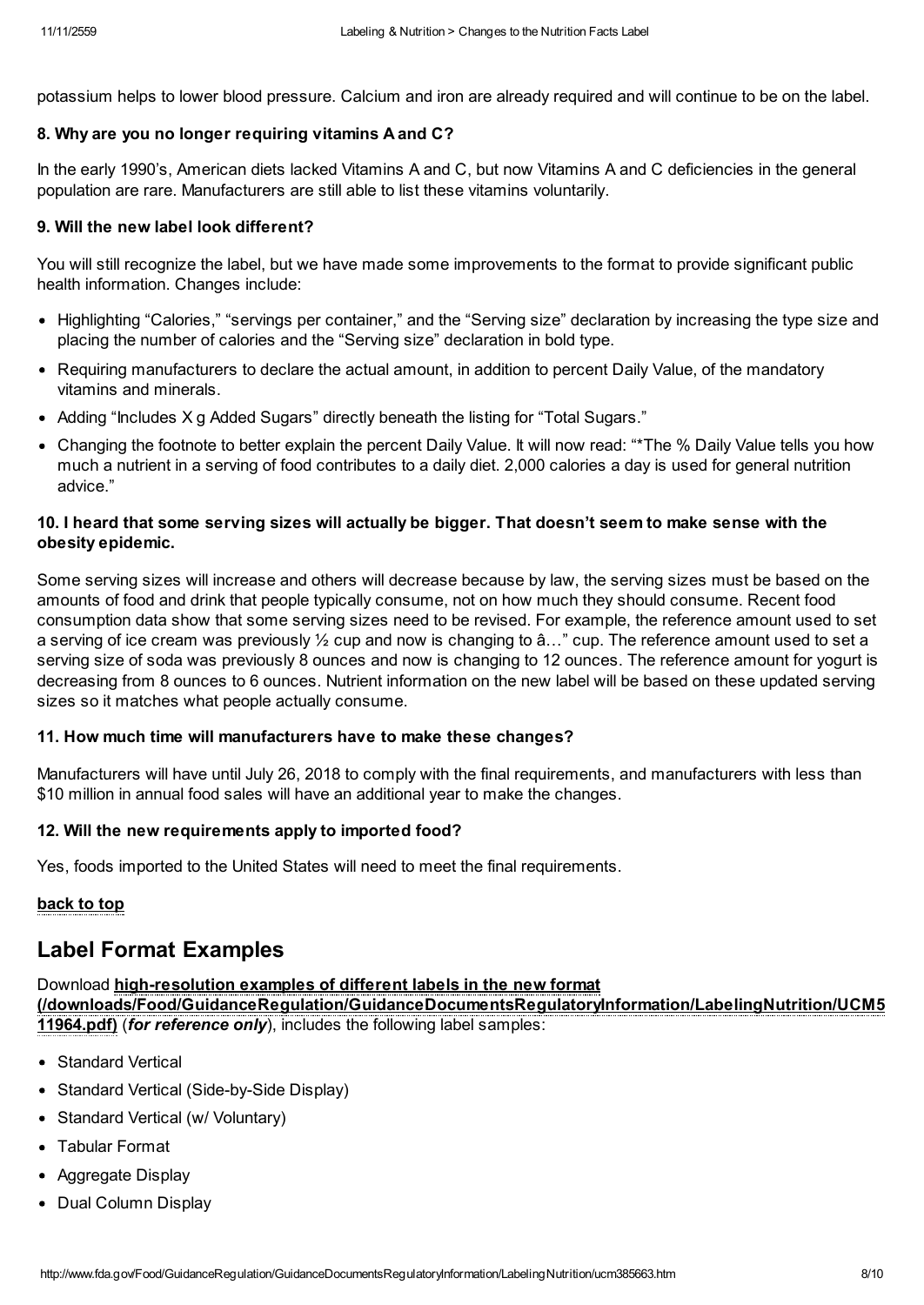- Simplified Display
- Infants through 12 Months of Age
- Children 1-3 Years
- Tabular Dual Column Display
- Tabular Display for Small Packages
- Linear Display for Small Packages
- Dual Columns, Two Forms of the Same Food
- Dual Columns, Per Serving and Per Unit

#### Proposed Rule Contents and Comments

| <b>Nutrition</b>                                         | Amountiserving                                                                                                                                                                   | % Dally Value*        |                                                                     | <b>Amount/serving</b>                            |                                                | % Dally Value*                                         |                                                                       |                                            |
|----------------------------------------------------------|----------------------------------------------------------------------------------------------------------------------------------------------------------------------------------|-----------------------|---------------------------------------------------------------------|--------------------------------------------------|------------------------------------------------|--------------------------------------------------------|-----------------------------------------------------------------------|--------------------------------------------|
| Facts                                                    | <b>Total Fat 15g</b><br>Saturated Fat 0.5g                                                                                                                                       |                       | <b>Nutrition Facts</b><br>I acrying per container                   |                                                  | <b>GMCXIEM</b><br><b>Carriers</b>              | <b>CONTRACTOR</b><br><b>SIC PRODUCTS</b>               | More Little<br><b>David Artist</b>                                    | <b>Walker</b><br>utov<br><b>START</b>      |
| 10 servings per contan<br>Serving size<br>2 silces (56g) | <b>Nutrition Facts</b>                                                                                                                                                           |                       | a size:<br><b>BAC MAYNES</b><br>ries                                | <b>There</b>                                     | $\alpha$<br>130                                | 1134<br>70                                             | つら<br>100                                                             | <b>DI 10</b><br>2.000<br>wh<br>ant.<br>339 |
| Calories<br>per serving                                  | 8 servings per container<br>Serving size                                                                                                                                         | 2/3 cup (55g)         | d Kra                                                               |                                                  | <b>Sales Bridge</b><br><b>CHI</b><br>ल्य<br>o, | <b>Statistics</b><br>$\mathbf{C}^{\mu}$<br>ळ           | <b>Cash Water</b><br>C-1<br><b>Chi</b><br>٠                           |                                            |
|                                                          | <b>Amount per serving</b><br>Calories                                                                                                                                            | 230                   | mal<br>bahydrata<br>÷.                                              |                                                  | e.<br>m<br>व्य<br>fare p<br>封壁<br>×.<br>林城     | œ<br>氥<br><b>Stern</b><br><b>ALC:</b><br>$\frac{1}{2}$ | <b>Che</b><br><b>Sep</b><br>Ŧ.<br><b>Sky</b><br>e Ly<br>24<br>4%<br>ш |                                            |
|                                                          | <b>Total Fat 8g</b>                                                                                                                                                              | % Daily Value*<br>10% | gans.<br>des Abdud Sagers                                           |                                                  | n.<br>44.92                                    | بماركة                                                 | M H                                                                   |                                            |
|                                                          | Saturated Fat 1g<br>Trans Fat Co.                                                                                                                                                | 5%                    | <b>MARINE MINIMA</b><br><b>UP APERIA MAY</b><br><b>Installation</b> | <b>VENTITO</b><br>CROWN                          | anco<br>$10-1$<br>ung<br><b>CTL</b>            | <b>STA</b><br><b>IN</b>                                | 2005<br>e.<br>e.<br><b>Day</b>                                        |                                            |
|                                                          | <b>Cholesterol Cmg</b><br>Sodium 160mg                                                                                                                                           | 0 <sub>5</sub><br>7%  | 到現在にも<br>---                                                        | 1979<br>TOM FILMS<br>About A                     | 3/10<br><b>KS</b><br><b>DIVO</b><br>兵馬         | e.<br>PL.<br>w                                         | <b>LAYS</b><br>æ.<br>×<br><b>SEWA</b><br>w.                           |                                            |
|                                                          | <b>Total Carbohydrate 37g</b>                                                                                                                                                    | 12%                   |                                                                     | <b>Harris C</b><br><b>TIGHT</b><br><b>HORANE</b> | $\sim$<br>286<br><b>STL</b>                    | Ws.<br>18%<br>w                                        | w.<br>29<br>×.                                                        |                                            |
|                                                          | Dietary Fiber 4g<br>Total Sugars 12g                                                                                                                                             | 14%                   |                                                                     | Naris<br><b>Change Tax</b>                       | 20%<br>m                                       | <b>When</b><br>$20 -$                                  | 201<br>$\overline{\phantom{a}}$                                       |                                            |
|                                                          | Includes 10g Added Sugars<br><b>Protein 3p</b>                                                                                                                                   | 20%                   |                                                                     |                                                  |                                                |                                                        |                                                                       |                                            |
|                                                          | Calcium 260mg 20%<br>VII. D 2mog 10%<br>٠<br>from Bring 45%<br>٠                                                                                                                 | Police, 235mg 6%      |                                                                     |                                                  |                                                |                                                        |                                                                       |                                            |
|                                                          | * The % Daily Value (DV) sells you how much a natrient in<br>a representate in the control relation for a sharily clinit. 20000 meter can<br>a day month he ground within advan- |                       |                                                                     |                                                  |                                                |                                                        |                                                                       |                                            |

- Federal Register Notice for the Proposed Rule: Revision of the Nutrition and Supplement Facts Label [\(https://www.federalregister.gov/articles/2014/03/03/2014-04387/food-labeling-revision-of-the-nutrition-and](https://www.federalregister.gov/articles/2014/03/03/2014-04387/food-labeling-revision-of-the-nutrition-and-supplement-facts-labels)supplement-facts-labels)
- Comments on the Proposed Rule: Revision of the Nutrition and Supplement Facts Label [\(https://www.regulations.gov/#!docketDetail;D=FDA-2012-N-1210\)](https://www.regulations.gov/#!docketDetail;D=FDA-2012-N-1210)
- Federal Register Notice for the Proposed Rule: Food Labeling: Serving Sizes of Products that Can Reasonably be Consumed at One Eating Occasion; Updating of Reference Amounts Customarily Consumed; Approaches for Recommending Smaller Portion Sizes (https://www.federalregister.gov/articles/2014/03/03/2014-04385/food[labeling-serving-sizes-of-foods-that-can-reasonably-be-consumed-at-one-eating-occasion\)](https://www.federalregister.gov/articles/2014/03/03/2014-04385/food-labeling-serving-sizes-of-foods-that-can-reasonably-be-consumed-at-one-eating-occasion)
- Comments on the Proposed Rule: Food Labeling: Serving Sizes of Products that Can Reasonably be Consumed at One Eating Occasion; Updating of Reference Amounts Customarily Consumed; Approaches for Recommending Smaller Portion Sizes [\(https://www.regulations.gov/#!docketDetail;D=FDA-2004-N-0258\)](https://www.regulations.gov/#!docketDetail;D=FDA-2004-N-0258)
- Preliminary Regulatory Impact Analysis for the Proposed Rules on the Nutrition Facts Label February 2014 (PDF - 398KB)
	- [\(/downloads/Food/GuidanceRegulation/GuidanceDocumentsRegulatoryInformation/LabelingNutrition/UCM385669.pdf\)](http://www.fda.gov/downloads/Food/GuidanceRegulation/GuidanceDocumentsRegulatoryInformation/LabelingNutrition/UCM385669.pdf)
- Public Meeting: Proposed Rules on Food Labeling Revision of the Nutrition and Supplement Facts Labels and Serving Sizes of Foods [\(/Food/NewsEvents/WorkshopsMeetingsConferences/ucm398002.htm\)](http://www.fda.gov/Food/NewsEvents/WorkshopsMeetingsConferences/ucm398002.htm)

# Compliance Dates of Other Nutrition Initiatives

FDA received questions about the timing of the compliance dates for its various nutrition initiatives and their impact on food manufacturers and is providing the following questions and answers.

# Why aren't the compliance dates for the various nutrition initiatives that manufacturers have to meet more coordinated?

Actually, they are. In summer of 2018, manufacturers will have to comply with key nutrition initiatives. The key dates are as follows:

- On June 18, 2018, manufacturers must ensure that their products no longer contain partially hydrogenated oils [\(/Food/IngredientsPackagingLabeling/FoodAdditivesIngredients/ucm449162.htm\)](http://www.fda.gov/Food/IngredientsPackagingLabeling/FoodAdditivesIngredients/ucm449162.htm) for uses that have not been otherwise authorized by FDA.
- On July 26, 2018, manufacturers with \$10 million or more in annual food sales will need to comply with the new requirements for the Nutrition Facts label [\(/Food/GuidanceRegulation/GuidanceDocumentsRegulatoryInformation/LabelingNutrition/ucm38566](http://www.fda.gov/Food/GuidanceRegulation/GuidanceDocumentsRegulatoryInformation/LabelingNutrition/ucm385663.htm) 3.htm).
- Also on July 26, 2018, vending machine operators with glass front vending machines will have to comply with